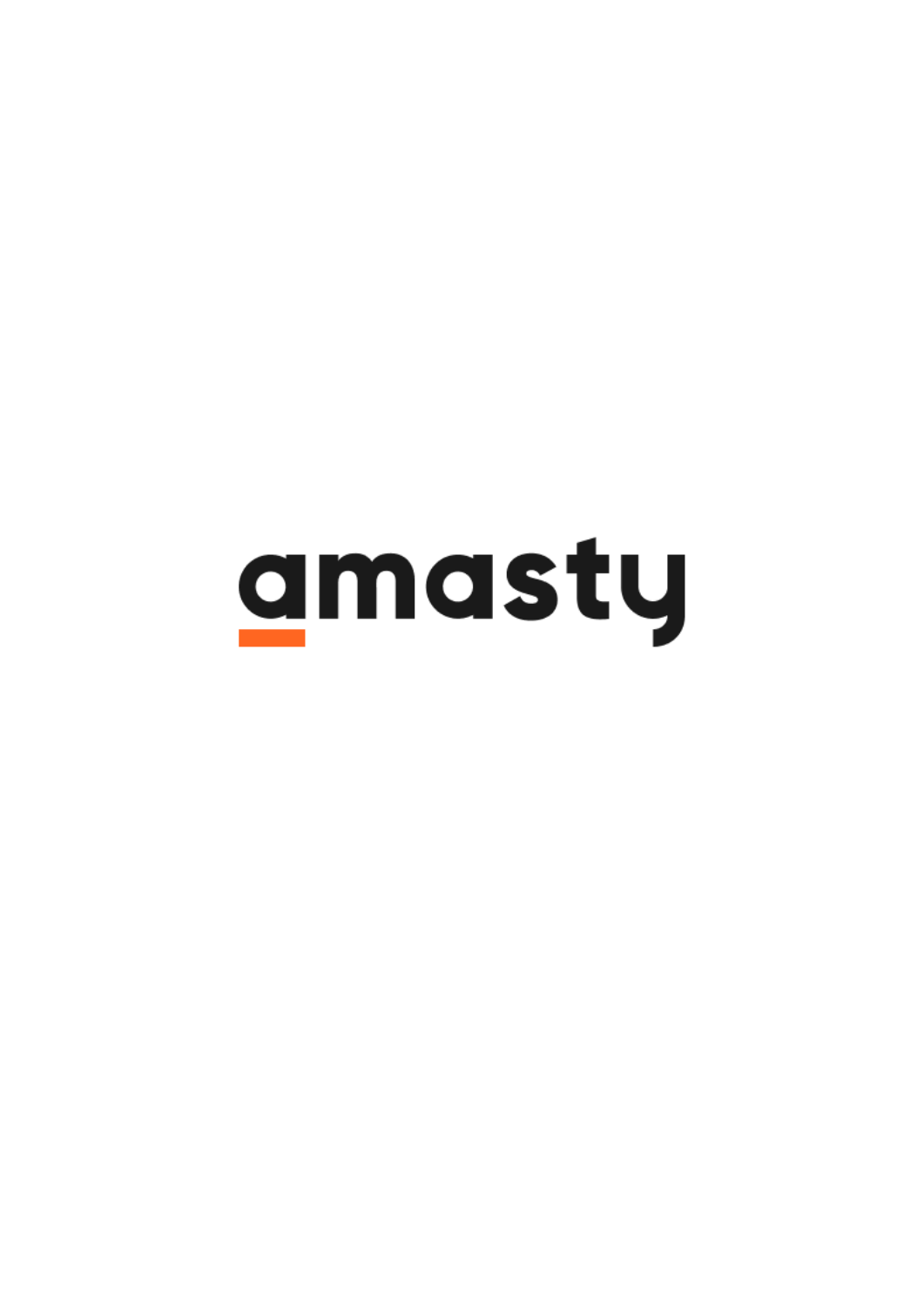For more details see the [Shipping Rules for Magento 2](https://amasty.com/shipping-rules-for-magento-2.html) extension page.

# **Guide for Shipping Rules for Magento 2**

Achieve your goals by managing shipping conditions according to your demands.

- Create shipping rules depending on purchases history, cart or customer attributes
- Apply individual rules to specified shipping methods and shipping carriers
- Define a selection of shipping carriers, available to your customers, and manage their shipping rates
- Change the rate for the whole cart both by fixed amount and by percent
- Choose specific days or periods of the rules validity

# **General extension settings**

## [Extension settings are located at](https://amasty.com/docs/lib/exe/fetch.php?media=magento_2:shipping_rules:general-settings.png) **Stores > Configuration > Amasty Extensions > Shipping Rules**

| General                                     |    |                          |  |
|---------------------------------------------|----|--------------------------|--|
| Include tax in subtotal<br>[store view]     | No | ▼                        |  |
| Use subtotal after discount<br>[store view] | No | $\overline{\phantom{a}}$ |  |

**Include tax in subtotal** - indicate whether the subtotal includes taxes.

**Use subtotal after discount** - set to **Yes**, if the subtotal should contain prices after the discount; set to **No**, if the subtotal should contain only original prices.

Effectively deal with all stages of [RMA process](https://amasty.com/rma-for-magento-2.html) to organize the efficient process of returning products.

# **Shipping rule settings**

Shipping Rules are set up in **Sales → Shipping Rules**.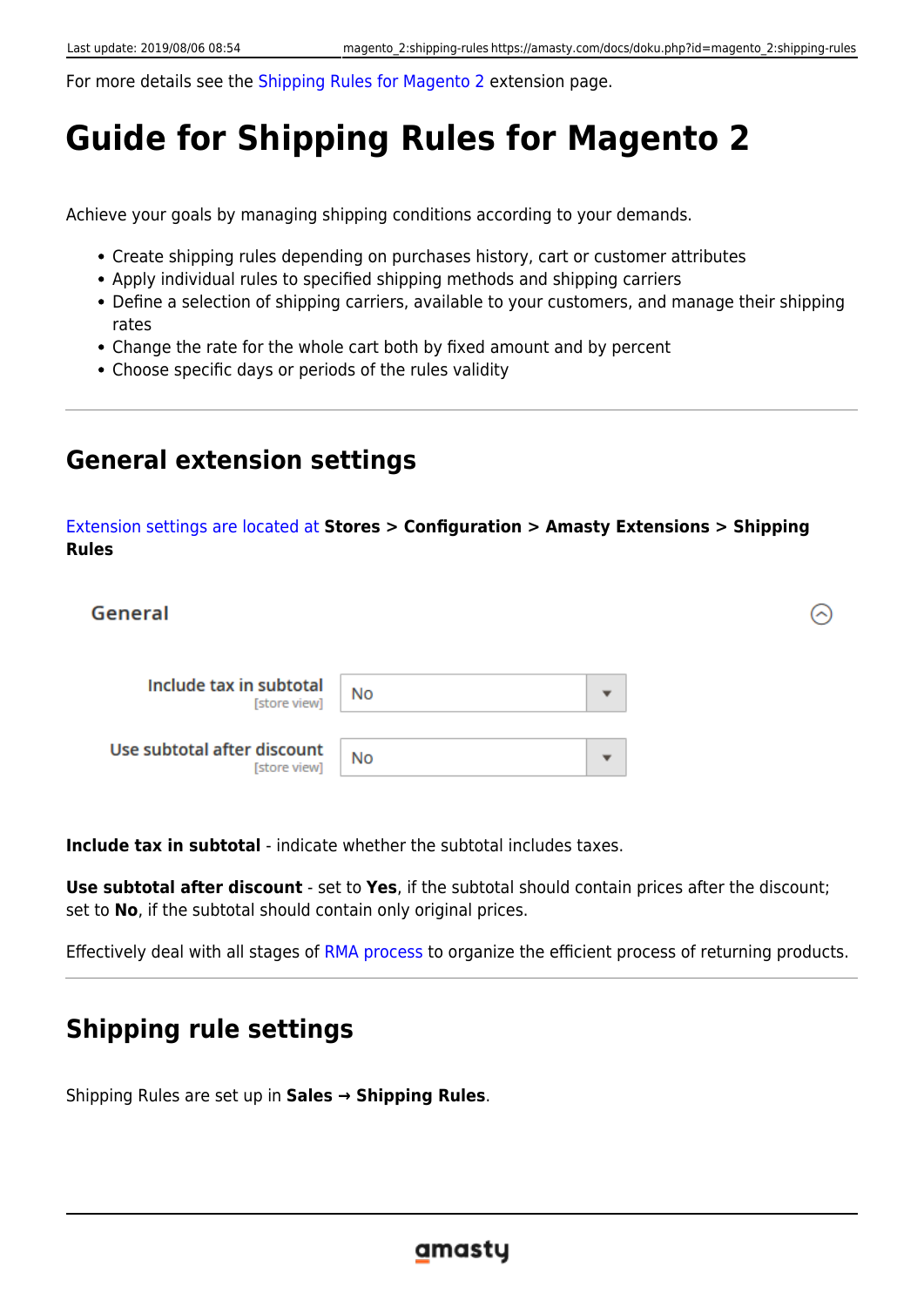| 2019/08/06 08:54        |                |                       |                 | 3/22                                                                                                                                                                                                   |                                                                                                                                                                                                                                         |                |                                                                |                         |                                                                             | Guide for Shipping Rules for Magento 2 |
|-------------------------|----------------|-----------------------|-----------------|--------------------------------------------------------------------------------------------------------------------------------------------------------------------------------------------------------|-----------------------------------------------------------------------------------------------------------------------------------------------------------------------------------------------------------------------------------------|----------------|----------------------------------------------------------------|-------------------------|-----------------------------------------------------------------------------|----------------------------------------|
|                         |                | <b>Shipping Rules</b> |                 |                                                                                                                                                                                                        |                                                                                                                                                                                                                                         |                |                                                                |                         |                                                                             | $\mathbf 1$ demouser $\mathbf -$       |
|                         |                |                       |                 |                                                                                                                                                                                                        |                                                                                                                                                                                                                                         |                |                                                                |                         |                                                                             | <b>Add Rule</b>                        |
|                         |                |                       |                 |                                                                                                                                                                                                        |                                                                                                                                                                                                                                         |                | <b>Y</b> Filters                                               | <b>←</b> Default View ▼ |                                                                             | $\bullet$ Columns $\bullet$            |
| <b>Actions</b>          |                | ▲                     | 6 records found |                                                                                                                                                                                                        |                                                                                                                                                                                                                                         | 20             | $\overline{\phantom{a}}$                                       | per page                |                                                                             | of 1                                   |
| Delete<br>Change Status |                | ity                   | <b>Status</b>   | <b>Name</b>                                                                                                                                                                                            | <b>Carriers</b>                                                                                                                                                                                                                         | <b>Methods</b> | <b>Customer</b><br><b>Groups</b>                               | <b>Calculation</b>      | <b>Store</b><br><b>Views</b>                                                | <b>Action</b>                          |
|                         | 1              | 4                     | Inactive        | 10% discount per<br>product for<br>wholesales                                                                                                                                                          | <b>Flat Rate</b><br>[flatrate]                                                                                                                                                                                                          | Any            | Wholesale                                                      | Discount                | All Store<br>Views                                                          | Select $\star$<br>Edit                 |
|                         | $\overline{2}$ | $\overline{2}$        | Inactive        | Shipping Cost per<br>weight: +\$1 per 1kg<br>if Total Weight is<br>more than 4kg                                                                                                                       | <b>Flat Rate</b><br>[flatrate]<br>Best Way<br>[tablerate]                                                                                                                                                                               | Any            | All<br>Customer<br>Groups                                      | Surcharge               | All Store<br><b>Views</b>                                                   | Duplicate                              |
|                         | 3              | 1                     | Active          | Surcharge \$50 for<br>distant regions                                                                                                                                                                  | DHL [dhl]<br>Federal<br>Express<br>[fedex]<br><b>Flat Rate</b><br>[flatrate]<br>Best Way<br>[tablerate]<br>Free Shipping<br>[freeshipping]<br><b>United Parcel</b><br>Service [ups]<br><b>United States</b><br>Postal Service<br>[usps] | Any            | <b>NOT</b><br>LOGGED<br>IN<br>General<br>Wholesale<br>Retailer | Replace                 | Main<br>Website<br>Main<br>Website<br>Store<br>Default<br><b>Store View</b> | Select $\star$                         |
|                         | 4              | 3                     | Active          | 20% off for<br>shipping if the<br>subtotal is >\$50                                                                                                                                                    | <b>Flat Rate</b><br>[flatrate]<br>Best Way<br>[tablerate]                                                                                                                                                                               | Any            | All<br>Customer<br>Groups                                      | Discount                | All Store<br>Views                                                          | Select $\star$                         |
| place.                  |                |                       |                 | All rules are displayed on a handy grid. You can see the ID of the rules, their Priority, Status, Name,<br>shipping Carriers and Methods, Customers Groups, type of Calculation and Store Views in one |                                                                                                                                                                                                                                         |                |                                                                |                         |                                                                             |                                        |

Easily manage all the created shipping rules right on the grid. Edit them or Duplicate in the **Action** column.

To commit mass actions, tick the rules and choose the action from the **Actions** dropdown menu. You can **Delete** the rules or **Change Status** to Activate / Inactivate.

To create a new rule, click the **Add Rule** button.

# **Shipping Methods**

The extension allows to set an unlimited number of various rules according to shipping carriers,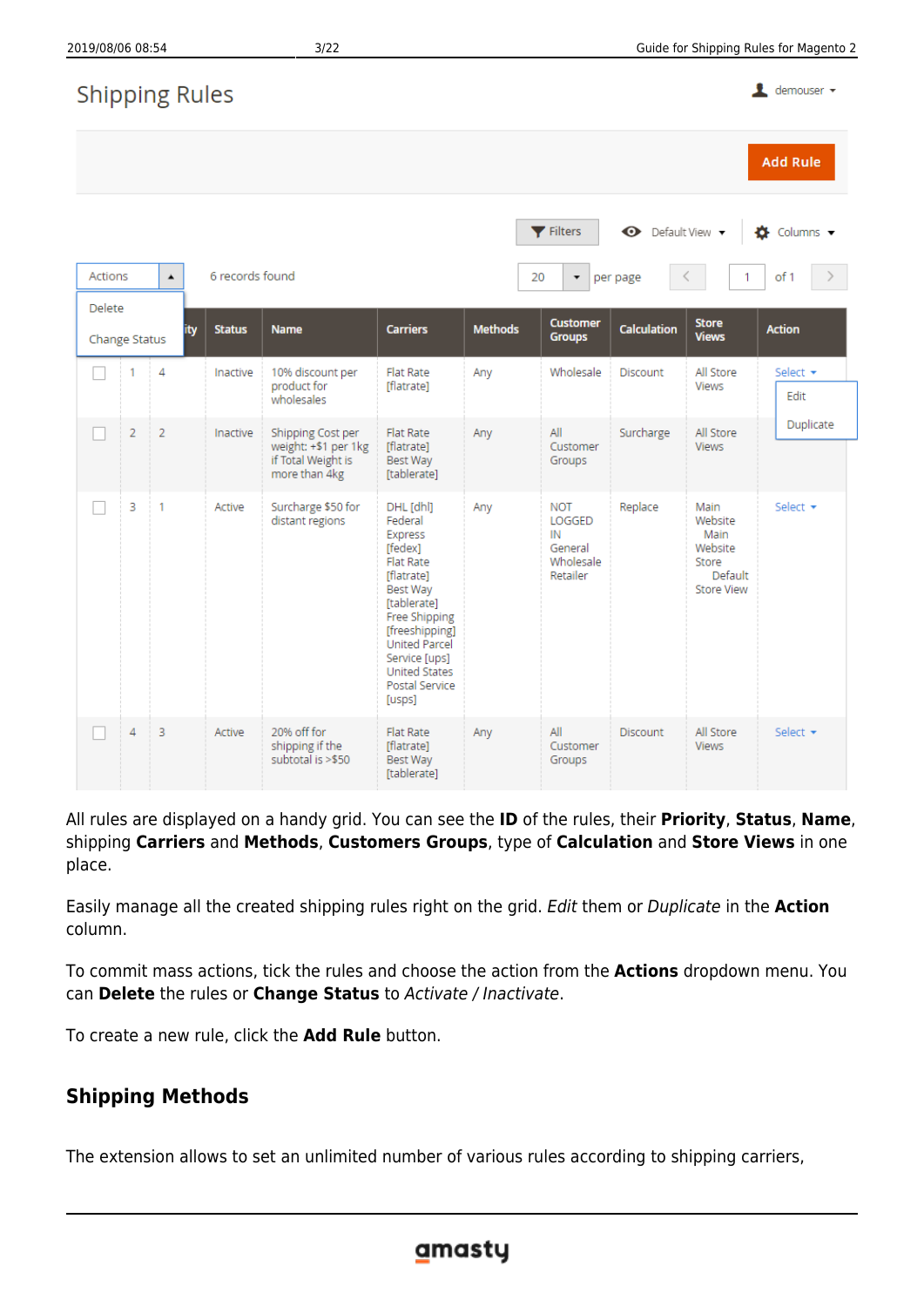countries, specific products, schedule, particular conditions, etc.

| <b>Shipping Methods</b>              |                                                                                                                                                                                                     |
|--------------------------------------|-----------------------------------------------------------------------------------------------------------------------------------------------------------------------------------------------------|
| Rule Name *                          | Surcharge \$50 for distant regions                                                                                                                                                                  |
| <b>Rule Status</b>                   | Active                                                                                                                                                                                              |
| <b>Shipping Carriers and Methods</b> | Federal Express X<br>$DHL \times$<br>Flat Rate $\times$<br>Best Way X<br>Free Shipping X<br>United Parcel Service X<br>United States Postal Service X<br>▼                                          |
|                                      | Select Shipping Carriers and Methods to which the rule will be applied. When the<br>shipping carrier is selected all its shipping methods will be also captured. Learn more<br>from the user guide. |
| <b>Rule Priority</b>                 | Define the importance of the rule. The higher the rule priority is, the earlier the rule<br>will be applied in comparison with other rules. Learn more from the user guide.                         |

**Rule Name** - specify the name of the shipping rule, which will be used in the admin area. Rule Name is also displayed on the grid.

**Rule Status** - define the rule as active or inactive.

**Shipping Carriers and Methods** - choose shipping carriers to which the rule should be applied and determine the list of available shipping methods.

The module allows to choose particular shipping methods without choosing the whole carrier.

| <b>Shipping Carriers and Methods</b> | Flat Rate $\times$<br>[dhl] Jetline ×<br>[dhl] Easy shop $\times$<br>Best Way X | ▲ |
|--------------------------------------|---------------------------------------------------------------------------------|---|
|                                      |                                                                                 | Q |
|                                      | <b>DHL</b>                                                                      |   |
|                                      | [dhl] Customer services                                                         |   |
|                                      | [dhl] Easy shop<br>$\overline{\mathbf{v}}$                                      |   |
|                                      | [dhl] Jetline<br>⊻                                                              |   |
|                                      | [dhl] Express easy                                                              |   |
|                                      | [dhl] Express worldwide                                                         |   |
|                                      | [dhl] Medical express                                                           |   |
|                                      |                                                                                 |   |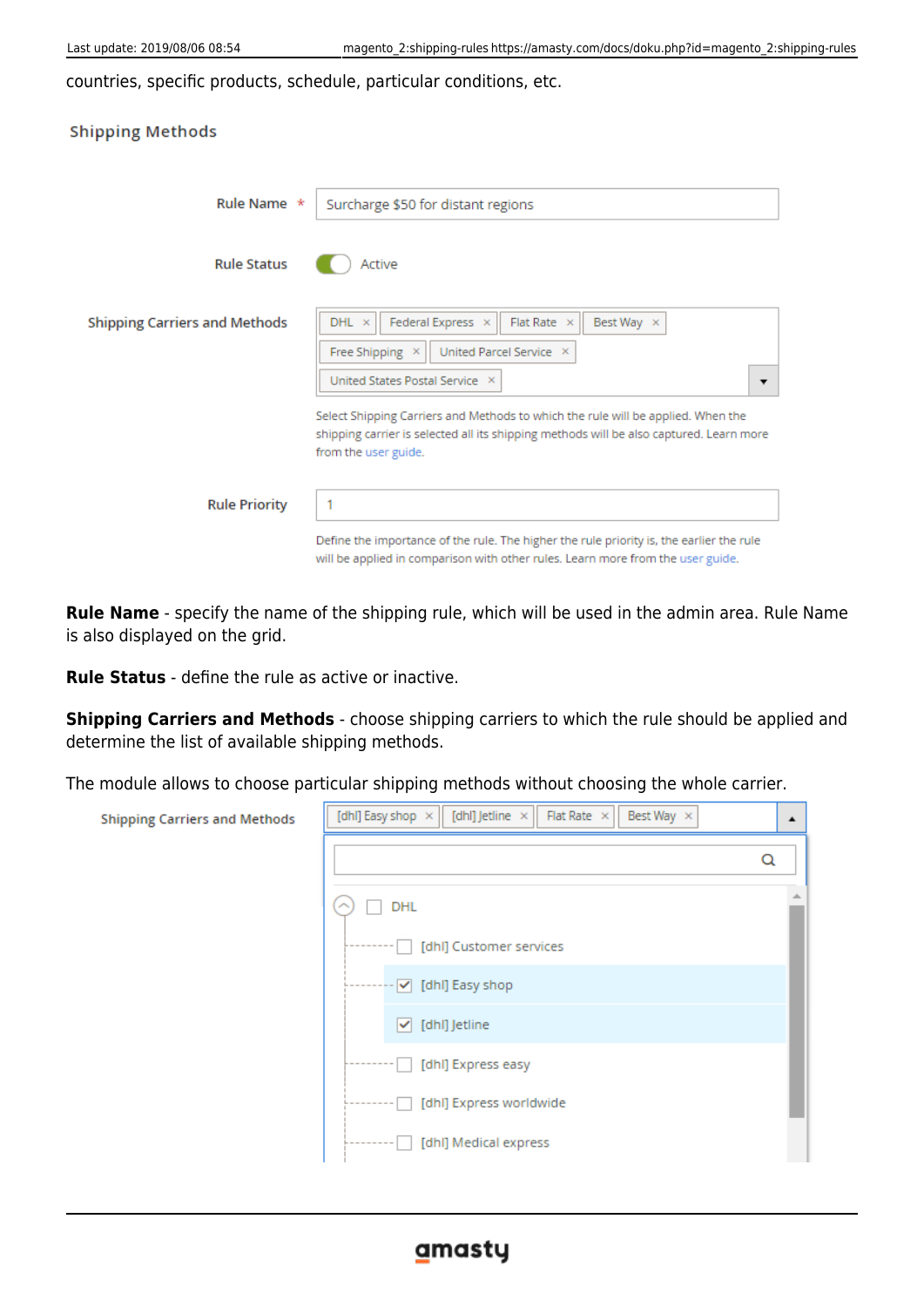**Rule Priority** - define the importance of the rule. The higher the rule priority is, the earlier the rule will be applied in comparison with others.

Keep in mind, that when two or more rules are applied to a shipping rate of a product simultaneously, the customers will see the rate, provided by the rule with the lowest priority. Check [this block](https://amasty.com/docs/doku.php?id=magento_2:shipping-rules#check_if_there_are_no_other_activated_rules_that_are_not_needed) to get more information.

# **Products**

This option is unavailable for the Replace calculation type, since in this type shipping rates are replaced for the whole cart, regardless of the products in it.

Products  $\lambda$ Ignore Free Shipping Yes Promo Enable if you want the rule to be applied to all products, including free shipping promo items. Disable if the rule should be applied only for items with non-free shipping. Learn more from the user guide.

**Ignore Free Shipping Promo** - set to Yes, if you want the rule to be applied to all products, including free shipping promo items; set to No, if the rule should be applied only for items with nonfree shipping.

## **Rates**

In this tab you can set the necessary rates.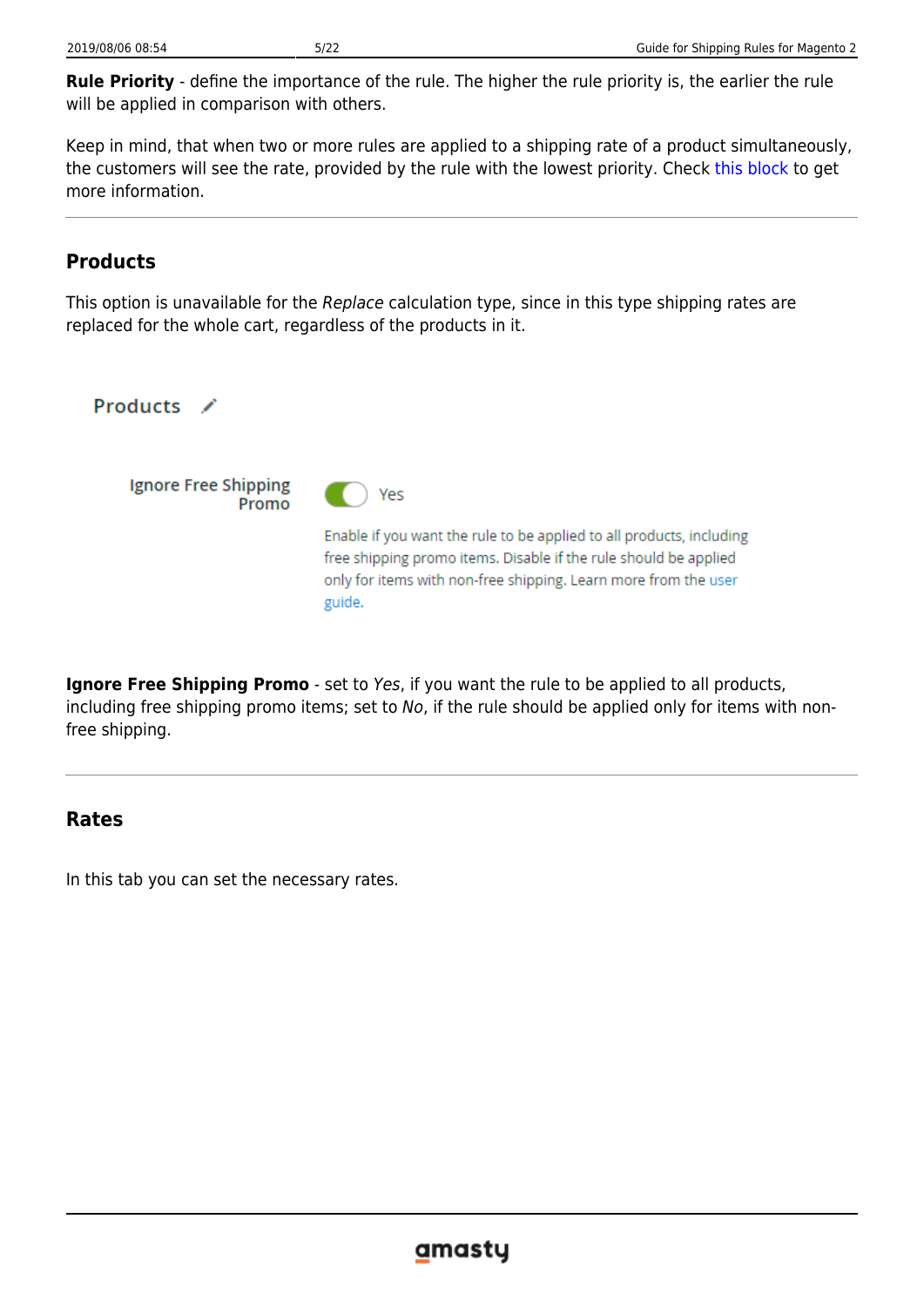## **Rates**

| Calculation                    | Replace                | ▲ |                                                                                                                                                                                                                     |
|--------------------------------|------------------------|---|---------------------------------------------------------------------------------------------------------------------------------------------------------------------------------------------------------------------|
|                                | Replace                |   |                                                                                                                                                                                                                     |
|                                | Surcharge              |   |                                                                                                                                                                                                                     |
|                                | <b>Discount</b>        |   |                                                                                                                                                                                                                     |
|                                | <b>Partial Replace</b> |   |                                                                                                                                                                                                                     |
|                                |                        |   |                                                                                                                                                                                                                     |
|                                |                        |   |                                                                                                                                                                                                                     |
| <b>Base Rate for the Order</b> | 50.00                  |   |                                                                                                                                                                                                                     |
|                                |                        |   | Specify the total rate per order. Learn more from the user guide.                                                                                                                                                   |
| <b>Fixed Rate per Product</b>  | 0.00                   |   |                                                                                                                                                                                                                     |
|                                |                        |   | Specify a fixed rate for each product in the cart. The rate for the whole<br>order will be formed by multiplying the mentioned fixed rate by the<br>number of products in the cart. Learn more from the user guide. |

**Calculation** - set to:

- **Replace** if you want the original shipping rate for the whole cart to be changed to another value;
- **Surcharge** to add the calculated value to the present shipping rate;
- **Discount** if you want to deduct the calculated value from the present shipping rate;
- **Partial Replace** if you want the original shipping rate to be changed to another value by additional product conditions (mixed cart).

## **How does it work?**

If you want to apply particular shipping cost for specific products, select **Partially Replace** type and set the necessary product conditions according to which this calculation type will be applied. Thus, shipping cost for the specified products in a mixed cart will be calculated differently and the total sum for shipping will be recounted.

## **Base Rate for the Order** - determine the total rate per order.

**Fixed Rate per Product** - specify a fixed rate for each product in the cart. The rate for the whole order will be formed by multiplying the mentioned fixed rate by the number of products in the cart.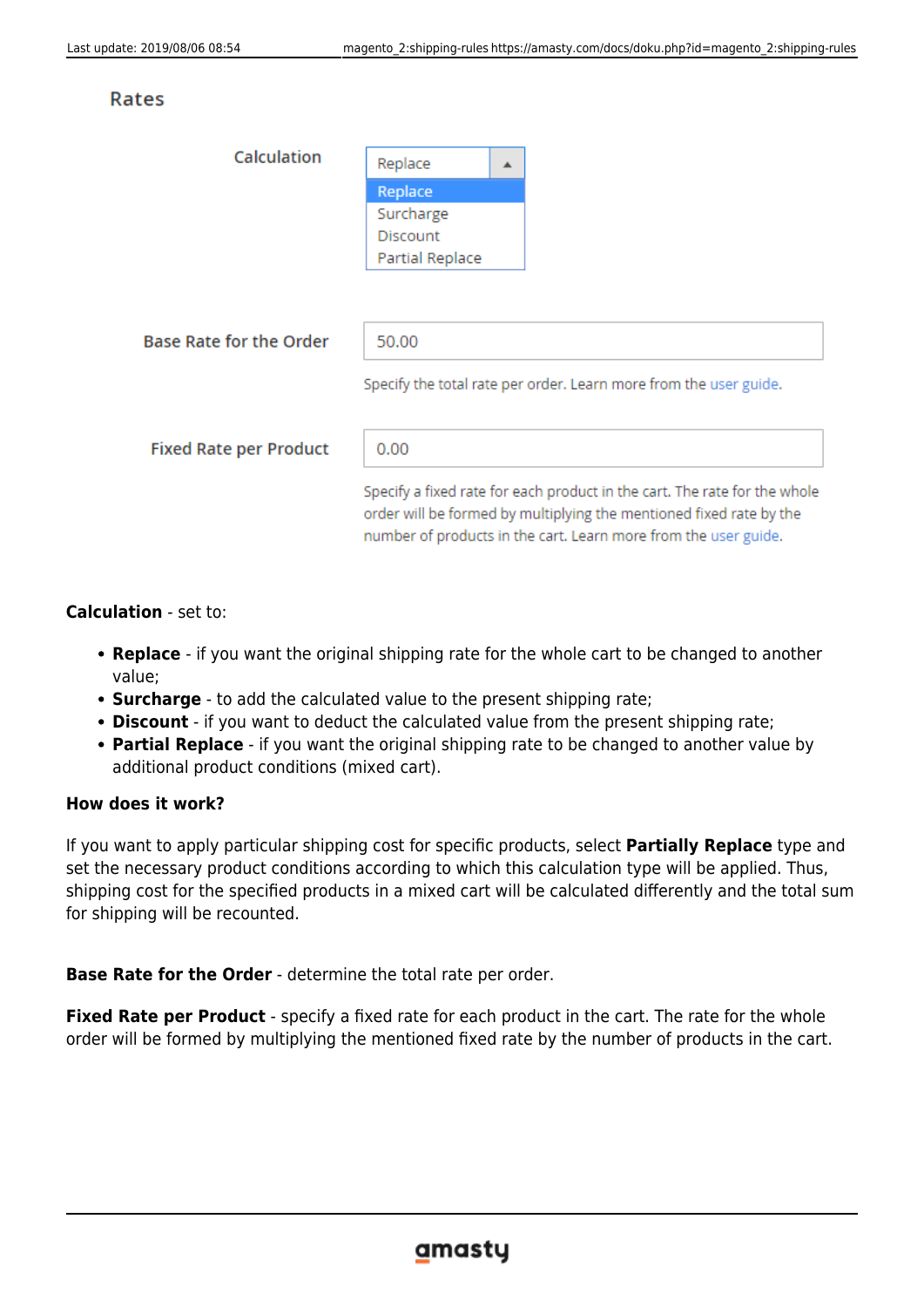| Rate per unit of weight    | 0.00                                                                                                                                                                                                                                                                                              |           |  |  |
|----------------------------|---------------------------------------------------------------------------------------------------------------------------------------------------------------------------------------------------------------------------------------------------------------------------------------------------|-----------|--|--|
|                            | Enter the surcharge or discount amount that will be automatically multiplied by the<br>products' weight to calculate a shipping rate. Learn more from the user guide.                                                                                                                             |           |  |  |
| Percentage per Product     | 0.00                                                                                                                                                                                                                                                                                              |           |  |  |
|                            | Determine the rate as a percentage of the original cost of products in the cart (the<br>costs are taken without any discounts that might have been applied). Learn more<br>from the user guide.                                                                                                   |           |  |  |
| <b>Handling Percentage</b> | 0.00<br>Specify the percentage that will be automatically added or deducted from the<br>shipping rate. The percentage will be calculated on the original shipping rates<br>basis. If it is 10% and UPS Ground is \$25, the total shipping cost will be \$27.5. Learn<br>more from the user guide. |           |  |  |
| <b>Rate Change</b>         | min. 0.00<br>max. 0.00<br>Set boundary (minimal or maximal) values, for which the original rate can be<br>changed. Learn more from the user guide.                                                                                                                                                |           |  |  |
| <b>Total Rate</b>          | min. 0.00<br>Determine boundary (minimal or maximal) values of a shipping rate which can be<br>set after the rule application. Learn more from the user guide.                                                                                                                                    | max. 0.00 |  |  |

**Rate per unit of weight** - define a rate that will be automatically multiplied by the products' weight to create a shipping rate. For example, if you set \$5 rate per unit of weight (regarding that a unit of weight equals to 1 kilo), then the rate for the order, containing 5 kilos of products of the mentioned category (without products of other categories), will constitute \$25.

**Percentage per Product** - determine the rate as a percentage of the original cost of products in the cart (the costs are taken without any discounts that might have been applied).

**Handling Percentage** - specify the percentage that will be automatically added or deducted from the shipping rate. The percentage will be calculated on the original shipping rates basis.

**Minimal\Maximal Rate Change** - set boundary (minimal or maximal) values, for which the original rate can be changed.

**Minimal\Maximal Total Rate** - determine boundary (minimal or maximal) values of a shipping rate which can be set after the rule application.

## **Conditions**

Specify the conditions according to which the rule will be applied.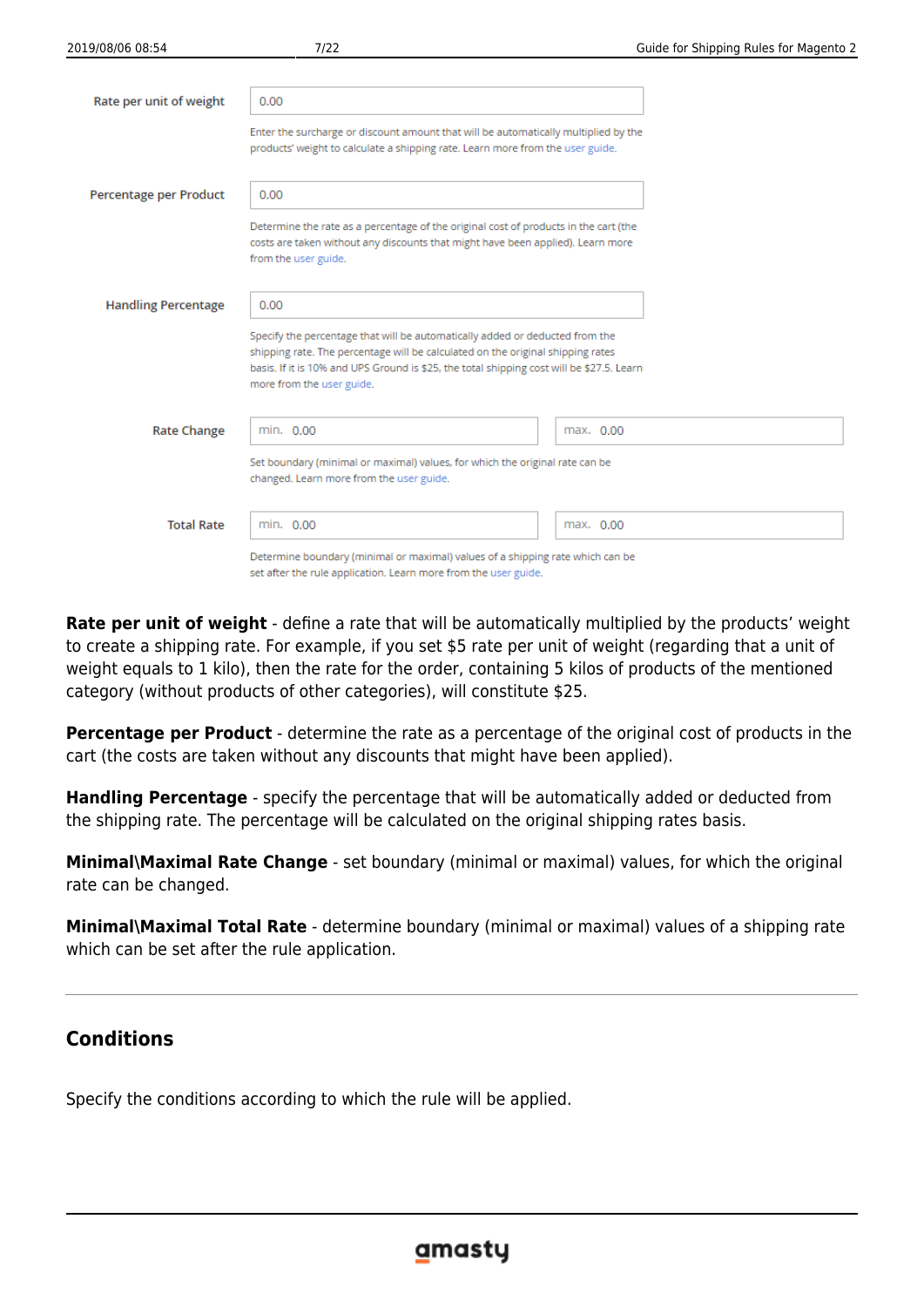## Conditions

## Apply the rule only if the following conditions are met (leave blank for all products).

If ALL of these conditions are TRUE :



Check our user guide to set the conditions properly. Also, this post in our blog will help you to avoid common mistakes.

## **Backorders**

| Apply the rule to | All orders      |  |
|-------------------|-----------------|--|
|                   | All orders      |  |
|                   | Backorders only |  |
|                   | Non backorders  |  |

**Condition tree** - if there are some conditions specified, the rule will be applied only when the conditions are met. If there are no conditions set, the rule will be applicable all the time.

The conditions may include **Products Subselection**, **Conditions Combination**, **Cart Attributes**, **Advanced Conditions**, **Customer Attributes** and **Shipping Areas**. Thus, in this option you can allow shipping according to the product level and category, various customer attributes, custom groups, shipping areas, etc.

In case you want to set several independent conditions and you need any of them for the rule to be applied, change 'All' value to 'Any' in the dropdown menu.

## Conditions

## Apply the rule only if the following conditions are met (leave blank for all products).



of these conditions are TRUE :

Check our user guide to set the conditions properly. Also, this post in our blog will help you to avoid common mistakes.

To avoid common mistakes while setting the conditions, check [this post.](https://amasty.com/blog/use-magento-rules-properly-common-mistakes-corrected/?utm_source=extension&utm_medium=hint&utm_campaign=shrestr-m2-07_2)

**Backorders** - the option determines how the rule will work if there are Backorder items in the cart.

- **Backorders only** the rule is applied when there are only Backorder items in the cart.
- **Non backorders** the rule works when there are no Backorder items in the cart.
- **All orders** the rule works regardless of whether there are Backorder items in the cart or not.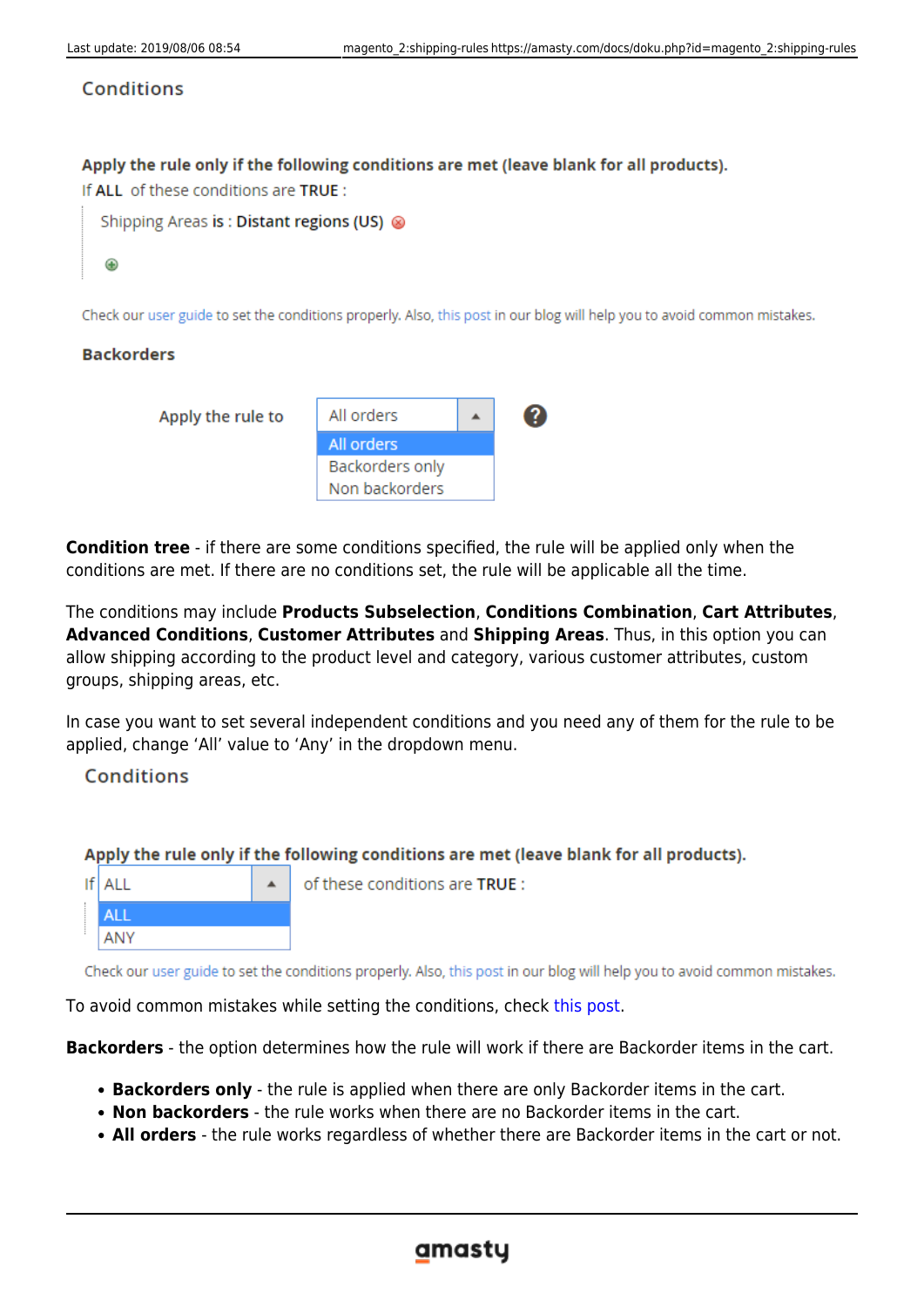## **Stores & Customer Groups**

In this tab you can configure rules application for different store views and customer groups.

| <b>Stores &amp; Customer Groups</b> |                                                        |                                                                                                                                                           |
|-------------------------------------|--------------------------------------------------------|-----------------------------------------------------------------------------------------------------------------------------------------------------------|
|                                     |                                                        |                                                                                                                                                           |
| <b>Admin Area</b>                   | Off                                                    |                                                                                                                                                           |
|                                     |                                                        | Enable or disable the rule in the admin area. Learn more from the user guide.                                                                             |
| <b>Stores</b>                       | All Store Views                                        |                                                                                                                                                           |
|                                     | <b>Main Website</b>                                    |                                                                                                                                                           |
|                                     | <b>Main Website Store</b>                              |                                                                                                                                                           |
|                                     | Default Store View                                     |                                                                                                                                                           |
|                                     |                                                        |                                                                                                                                                           |
|                                     |                                                        |                                                                                                                                                           |
|                                     | the rule to any store. Learn more from the user guide. | Specify the stores where the rule will be applied. Leave empty or select all to apply                                                                     |
| <b>Customer Groups</b>              | <b>NOT LOGGED IN</b>                                   |                                                                                                                                                           |
|                                     | General                                                |                                                                                                                                                           |
|                                     | Wholesale                                              |                                                                                                                                                           |
|                                     | Retailer                                               |                                                                                                                                                           |
|                                     |                                                        |                                                                                                                                                           |
|                                     |                                                        | Specify customer groups to which the rule should be applied. Leave empty or<br>select all to apply the rule to any group. Learn more from the user guide. |

**Admin Area** - enable or disable the rule application in the admin area.

**Stores** - specify the stores where the rule should be applied.

**Customer Groups** - define customer groups, to which the rule should be applied.

Please note that if nothing is specified in **Stores** and **Customer Groups conditions**, the rule will be applied to all stores and customer groups accordingly.

## **Days & Time**

Expand this tab to choose particular days of the week and time for the rule to be applied.

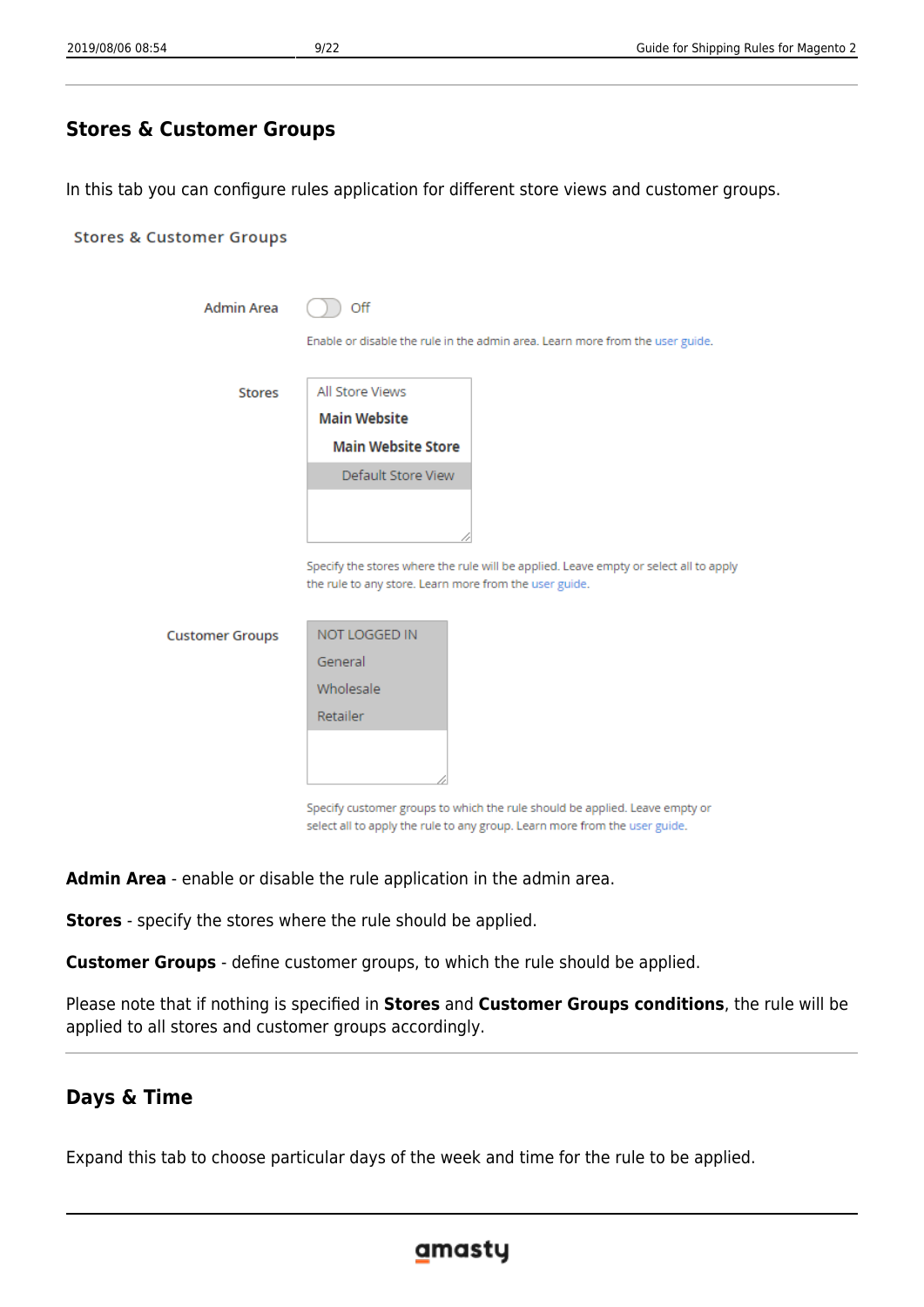#### Days and Time /

| Days of the Week | Sunday<br>З  |  |
|------------------|--------------|--|
|                  | Monday       |  |
|                  | Tuesday      |  |
|                  | Wednesday    |  |
|                  | Thursday     |  |
|                  | Friday<br>// |  |
|                  |              |  |
| Time             | from 09:00   |  |
|                  |              |  |
|                  | to<br>18:00  |  |

**Days of the Week** - choose separate days of the week if you don't want the rule to be applied the entire time.

**Time From - Time To** - determine the specific validity period of the rule.

## **Coupons**

Use this tab to limit certain customer's facilities and to disable or allow shipping with coupon.

Coupons and discounts /

| <b>Apply Rules Only With</b>         |                                        |    |  |  |
|--------------------------------------|----------------------------------------|----|--|--|
| <b>Coupon Codes</b>                  | ShippingDiscount                       |    |  |  |
| <b>Shopping Cart Rule (discount)</b> |                                        | (? |  |  |
|                                      | Buy 3 tee shirts and get the 4th free  |    |  |  |
|                                      | Spend \$50 or more - shipping is free! |    |  |  |
|                                      | 20% OFF Ever \$200-plus purchase!*     |    |  |  |
|                                      | \$4 Luma water bottle (save 70%)       |    |  |  |
|                                      | 20% discount for shipping              |    |  |  |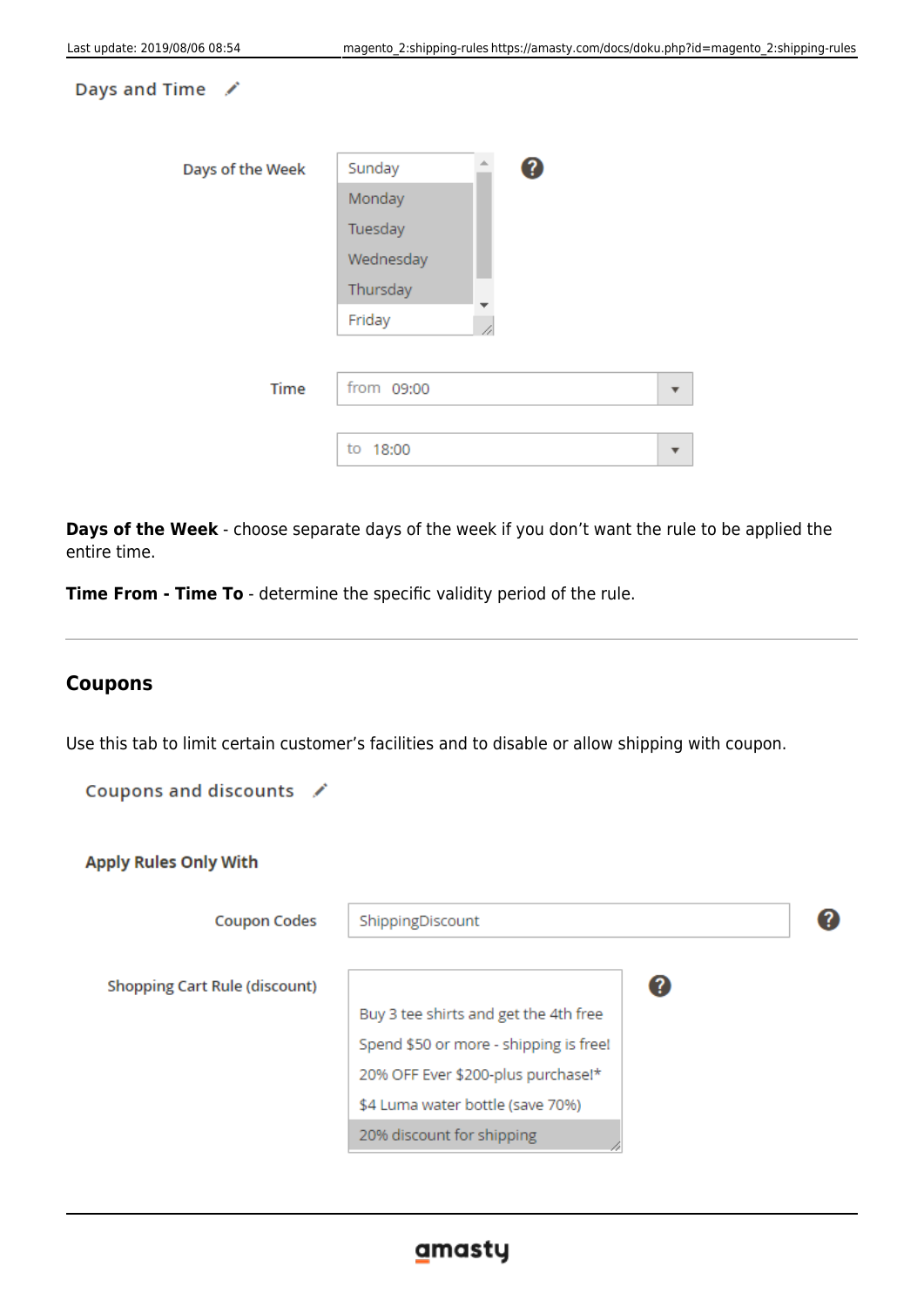## **Apply Rules Only With**

**Coupon Code** - when a coupon is provided here, the rule will be activated only when this coupon is entered.

**Shopping Cart Rule (discount)** - works the same as the setting above, but uses the list of coupons in the selected rules instead of a single coupon.

## Do NOT Apply Rules With

| <b>Coupon Codes</b>                  | FreeShipping                           |   |
|--------------------------------------|----------------------------------------|---|
| <b>Shopping Cart Rule (discount)</b> |                                        | 0 |
|                                      | Buy 3 tee shirts and get the 4th free  |   |
|                                      | Spend \$50 or more - shipping is free! |   |
|                                      | 20% OFF Ever \$200-plus purchase!*     |   |
|                                      | \$4 Luma water bottle (save 70%)       |   |
|                                      | 20% discount for shipping              |   |

## **Do NOT Apply Rules With**

**Coupon Code** - when a coupon is provided here, the rule won't work when this coupon is entered.

**Shopping Cart Rule (discount)** - works the same as the setting above, but uses the list of coupons in the selected rules instead of a single coupon.

To make these options available, you need to create a coupon at your backend settings in **Marketing / Cart Price Rules** area first.

# **Shipping Areas**

The module allows to arrange shipping destinations into areas and apply rules to the whole area at once. Include or exclude from the area different countries, states, regions, cities, zip codes, etc. For example, you can easily configure delivery to the distant regions by creating the appropriate shipping area that includes such destinations.

Go to **Stores → Sales → Shipping Areas**.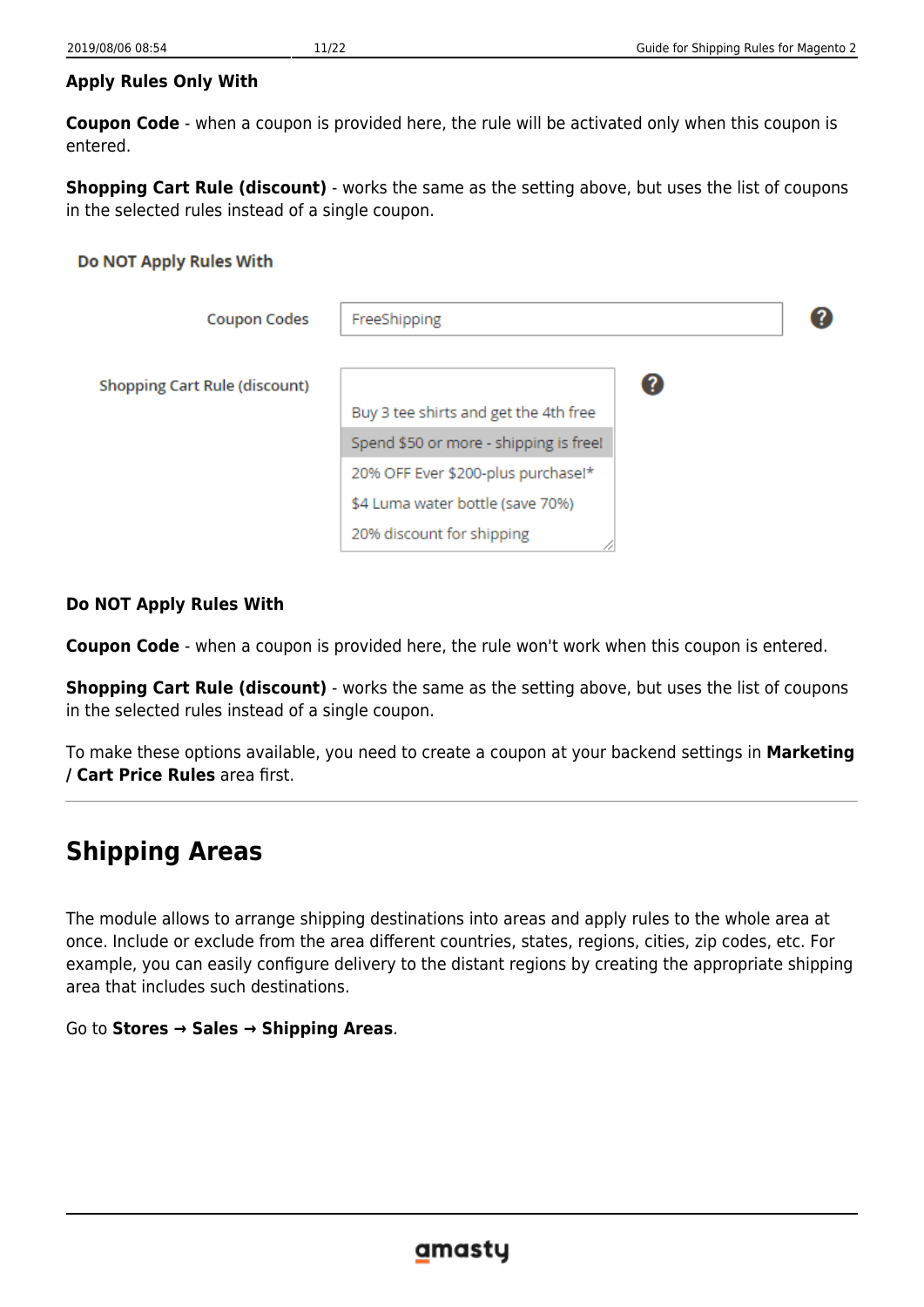$\bullet$  demouser  $\bullet$ 

# **Shipping Areas**

| <u>the property of the company of the company of the company of the company of the company of the company of the company of the company of the company of the company of the company of the company of the company of the compan</u> |                 |                                                                            |
|--------------------------------------------------------------------------------------------------------------------------------------------------------------------------------------------------------------------------------------|-----------------|----------------------------------------------------------------------------|
|                                                                                                                                                                                                                                      |                 | <b>Add Shipping Area</b>                                                   |
|                                                                                                                                                                                                                                      |                 | $\bullet$ Default View $\bullet$<br>Filters<br>$\bullet$ Columns $\bullet$ |
| Actions<br>$\blacktriangle$                                                                                                                                                                                                          | 4 records found | $\prec$<br>of 1<br>$-1$<br>20<br>$\blacktriangleright$ per page            |
| Delete                                                                                                                                                                                                                               |                 |                                                                            |
| Duplicate                                                                                                                                                                                                                            |                 |                                                                            |
| Change<br>Status                                                                                                                                                                                                                     |                 |                                                                            |

| ID | <b>Name</b>            | <b>Description</b>                                        | <b>Status</b> | <b>Action</b>      |
|----|------------------------|-----------------------------------------------------------|---------------|--------------------|
|    | <b>Distant Regions</b> | Use if it is needed to block delivery to distant regions. | Active        | Select v           |
| 2  | <b>US Central</b>      | Central US regions.                                       | Active        | Select v           |
| 3  | Canada                 | Main Canada regions.                                      | Active        | Select v           |
| 4  | Canada East Coast      | East Canada regions.                                      | Active        | Select $\triangle$ |
|    |                        |                                                           |               | Edit               |
|    |                        |                                                           |               | Delete             |

Create and easily manage all shipping areas on a handy grid, where you can see the **Name**, **Description** and **Status** of each area.

Edit or Delete a rule via **Select** dropdown menu in the **Action** column.

To perform mass actions, tick the rules and choose the necessary variant from the **Actions** dropdown. Delete, Duplicate or Change Status in one click.

To create a new area, hit the **Add Shipping Area** button.

Go to the **General** tab. In our example we create a custom area for distant UK regions.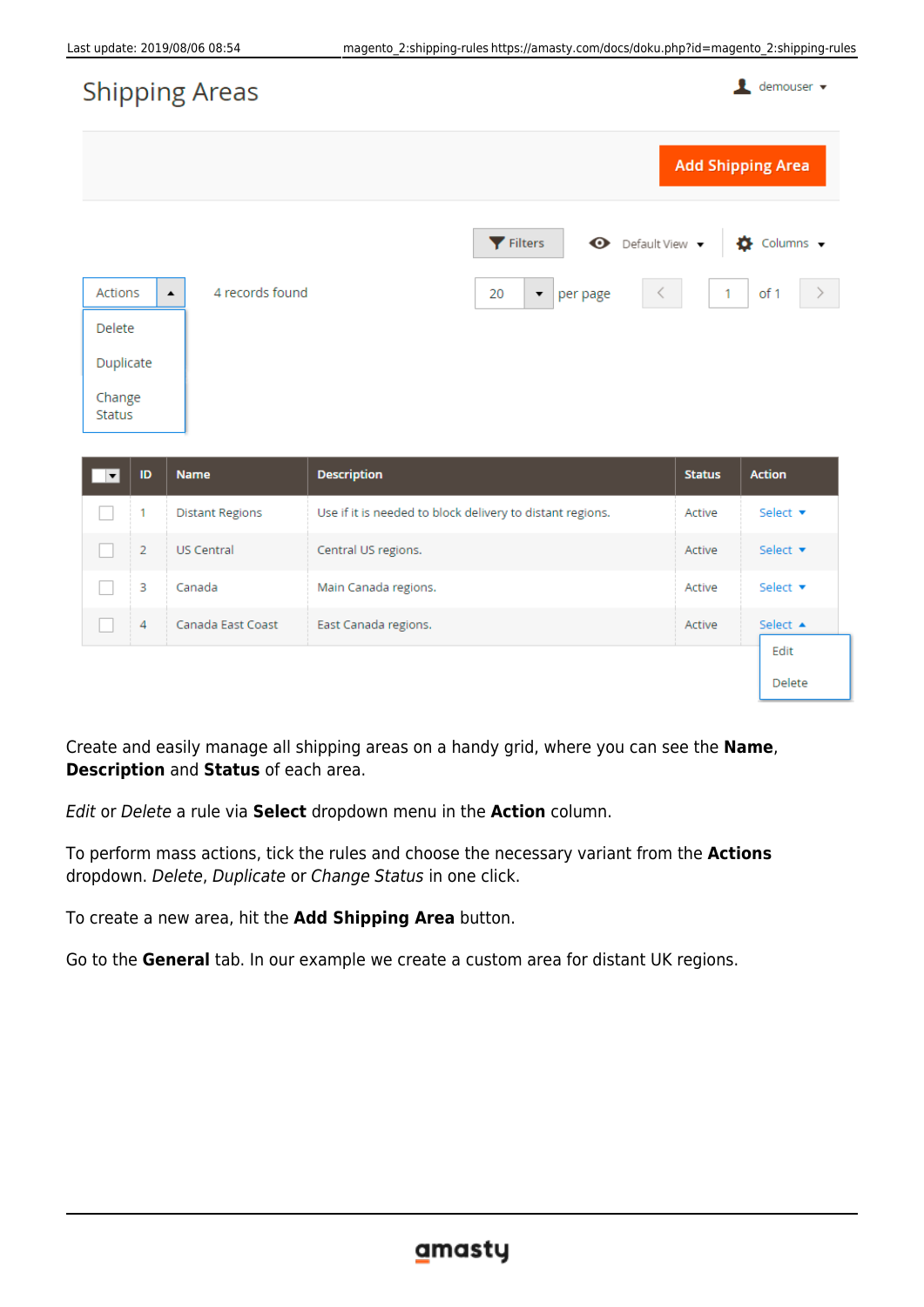| Shipping Area Name * | <b>Distant Regions</b>                                    |  |
|----------------------|-----------------------------------------------------------|--|
| Status               | Active                                                    |  |
| <b>Description</b>   | Use if it is needed to block delivery to distant regions. |  |
|                      |                                                           |  |

**Shipping Area Name** - specify the title of the area. It will be displayed on the grid and in the rules conditions.

**Status** - set to Active to enable the area.

**Description** - define additional information about the area: the cases of usage, regions included, etc. The description will be displayed on the grid as well.

Then specify the particular regions in the **Area Conditions** tab.

| Area Conditions /         |                                    |
|---------------------------|------------------------------------|
| <b>For Countries</b>      | Include<br>$\blacktriangledown$    |
| Countries *               | United Kingdom ×<br>▼              |
| <b>For States/Regions</b> | Include<br>$\overline{\mathbf{v}}$ |
| States/Regions *          | West Midlands<br>North West<br>∕∕  |
|                           | Enter line separated.              |
| <b>For Cities</b>         | Exclude<br>$\overline{\mathbf{v}}$ |
| Cities $\star$            | Warrington<br>Carlisle<br>4        |
|                           | Enter line separated.              |

**For Countries** - choose All countries or Include/Exclude specific countries.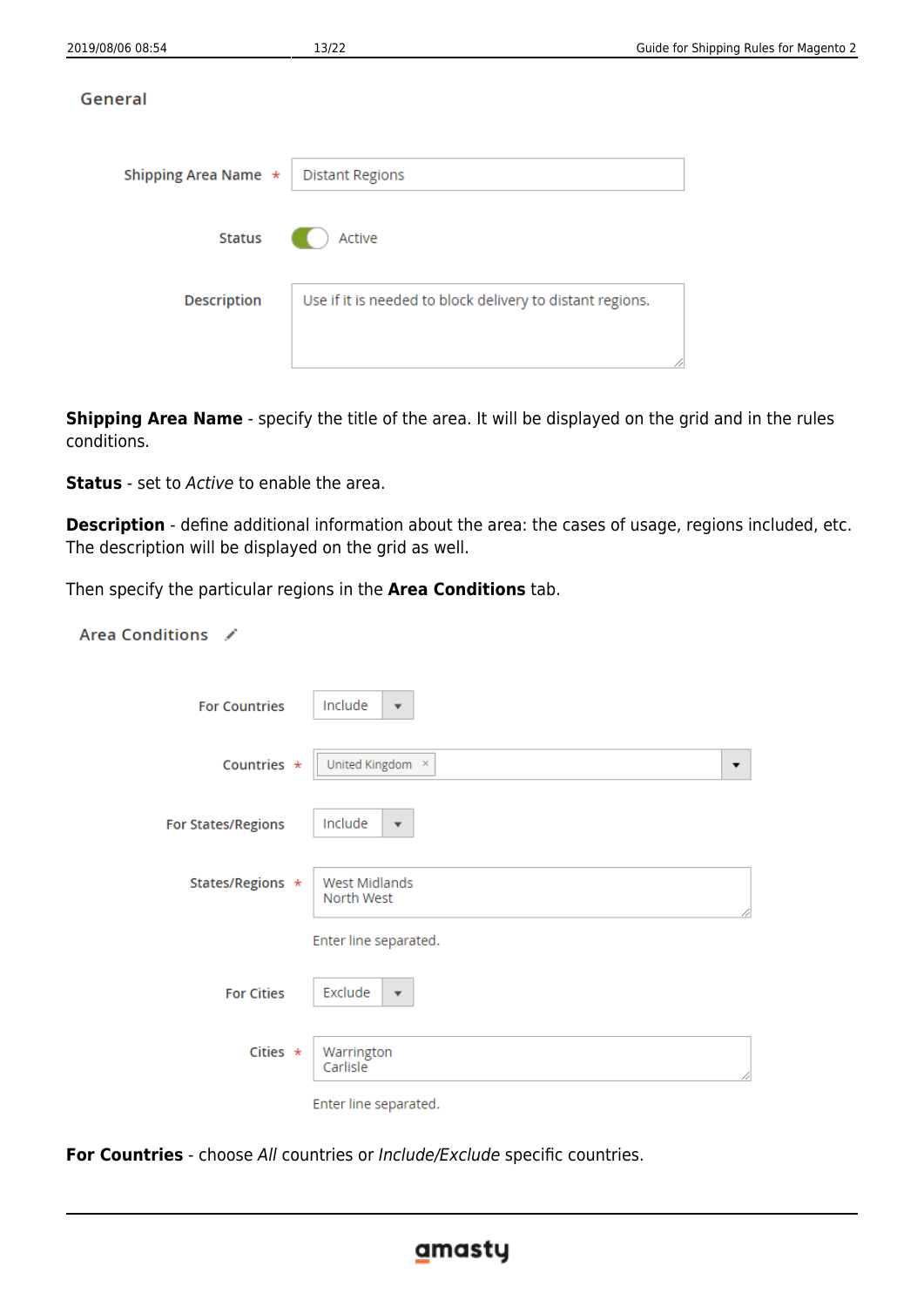**Countries** - specify the countries you want to include in the area or exclude from. Use a handy dropdown menu and tick the countries needed.

**For States/Regions** - define all the states and regions or the areas to be included/excluded.

**States/Regions** - specify the states or regions and include in the area or exclude from.

**For Cities** - select All to add all cities to the area or Include/Exclude particular ones.

**Cities** - specify the particular cities.

| For Zip/Postcode          | Include<br>$\blacktriangledown$            |                                            |
|---------------------------|--------------------------------------------|--------------------------------------------|
| Zip/Postcode *            | WN4                                        | Ê<br>Zip To (leave empty to use s          |
|                           | WN6                                        | WN8                                        |
|                           | Add Zip                                    | Switch to textarea input (for mass insert) |
| For Shipping Address Line | Doesn't contain<br>$\overline{\mathbf{v}}$ |                                            |
| Shipping Address Line *   | Wentworth Road                             |                                            |
|                           |                                            |                                            |

Enter line separated.

**For Zip/Postcode** - just as in the previous option, Include or Exclude necessary Zip/Postcodes if needed. For example, you can specify a zip code that starts from 'X' or ends with 'Y. Use a single postcode or a number of zip codes From - To.

**For Shipping Address Line** - choose All shipping address lines or specify the particular lines if Contains or Doesn't contain is selected.

In our example we've created a shipping area that contains particular regions, but excluded several cities. We also included one single zip code and a range of zip codes, but excluded a specific address line out of the area.

**Save** the area.

Ï

Now you can easily add the necessary areas to your rule conditions and configure shipping to these areas in one click.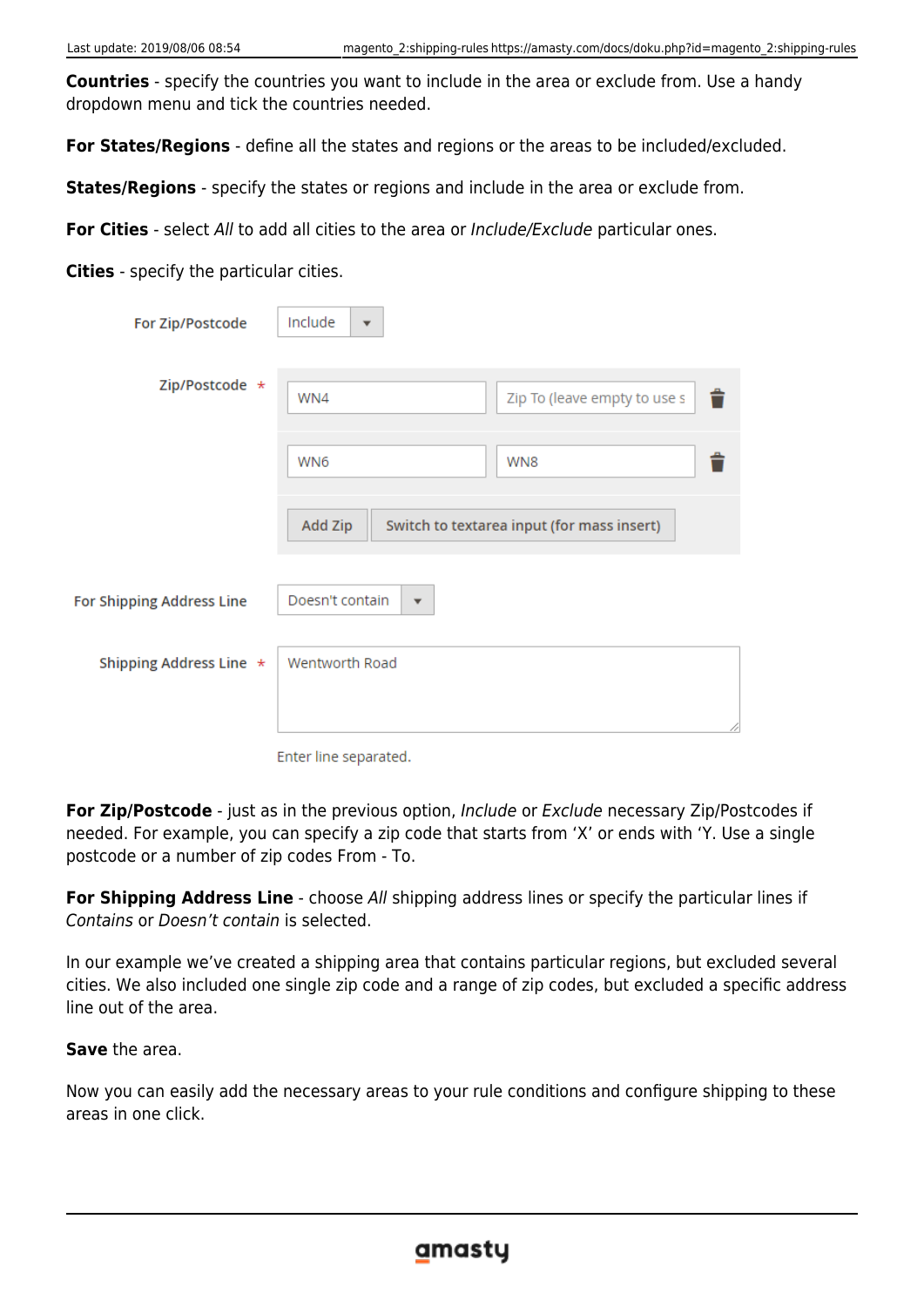## **Conditions**

Apply the rule only if the following conditions are met (leave blank for all products).

If ALL of these conditions are TRUE:

|                                 | Shipping Areas is: Distant Regions @ |  |
|---------------------------------|--------------------------------------|--|
| Shipping Areas is:   US Central |                                      |  |
|                                 | <b>Distant Regions</b>               |  |
| Ð                               | <b>US Central</b>                    |  |
|                                 | Canada                               |  |
|                                 | Canada East Coast                    |  |

Magento 2 Shipping Rules is compatible with **Multi Address Checkout.** Thus you can enable your customers to ship an order to multiple addresses during checkout, and determine the maximum number of addresses to which an order can be shipped.

# **Usage example**

# **Example #1**

We are going to create a rule, according to which free shipping is allowed only when the total weight is equal or below 4 kg. In case the total weight is more than the limit, +1\$ for each kg is added.

So we specify rule name, carriers, methods, priority and activate it.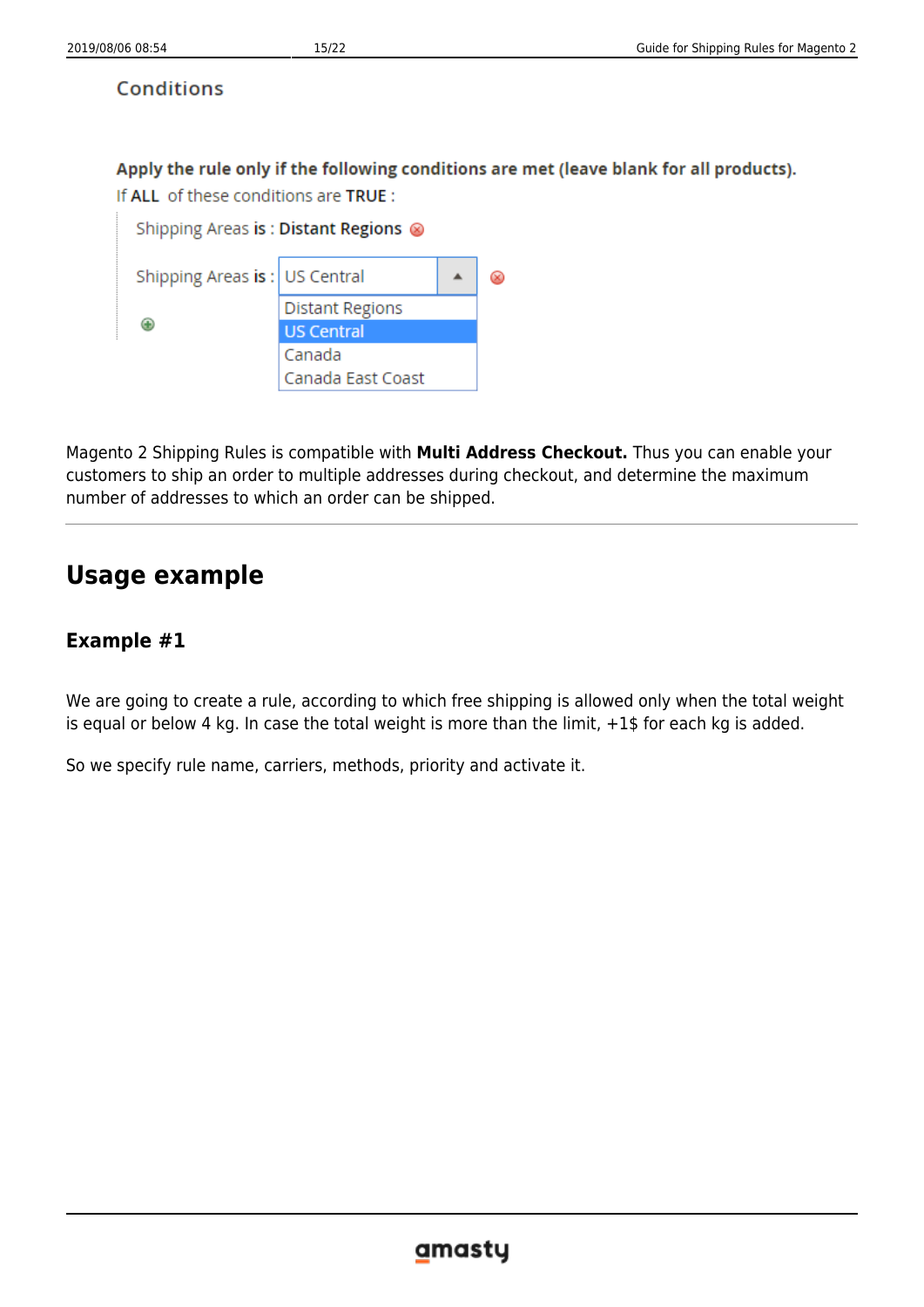| Shipping Methods $\nearrow$             |                                                                                                                                                                                                                                              |
|-----------------------------------------|----------------------------------------------------------------------------------------------------------------------------------------------------------------------------------------------------------------------------------------------|
| Rule Name *                             | Shipping Cost per weight: +\$1 per 1kg if Total Weight is more th                                                                                                                                                                            |
| <b>Rule Status</b>                      | Active                                                                                                                                                                                                                                       |
| <b>Shipping Carriers and</b><br>Methods | Flat Rate $\times$<br>Best Way X<br>▼<br>Select Shipping Carriers and Methods to which the rule will be applied. When<br>the shipping carrier is selected all its shipping methods will be also captured.<br>Learn more from the user guide. |
| <b>Rule Priority</b>                    | 2<br>Define the importance of the rule. The higher the rule priority is, the earlier<br>the rule will be applied in comparison with other rules. Learn more from the<br>user guide.                                                          |

Then we need to expand **Rates** tab and choose Surcharge in the **Calculation** option so that to add extra sum.

#### Rates

Calculation



Set the necessary rate per unit.

| Rate per unit of weight | 1.00                                                                                                                                                                     |
|-------------------------|--------------------------------------------------------------------------------------------------------------------------------------------------------------------------|
|                         | Enter the surcharge or discount amount that will be automatically multiplied<br>by the products' weight to calculate a shipping rate. Learn more from the user<br>guide. |

Surcharge

In the **Conditions** tab we specify the particular total weight that is needed for the rule to be applied.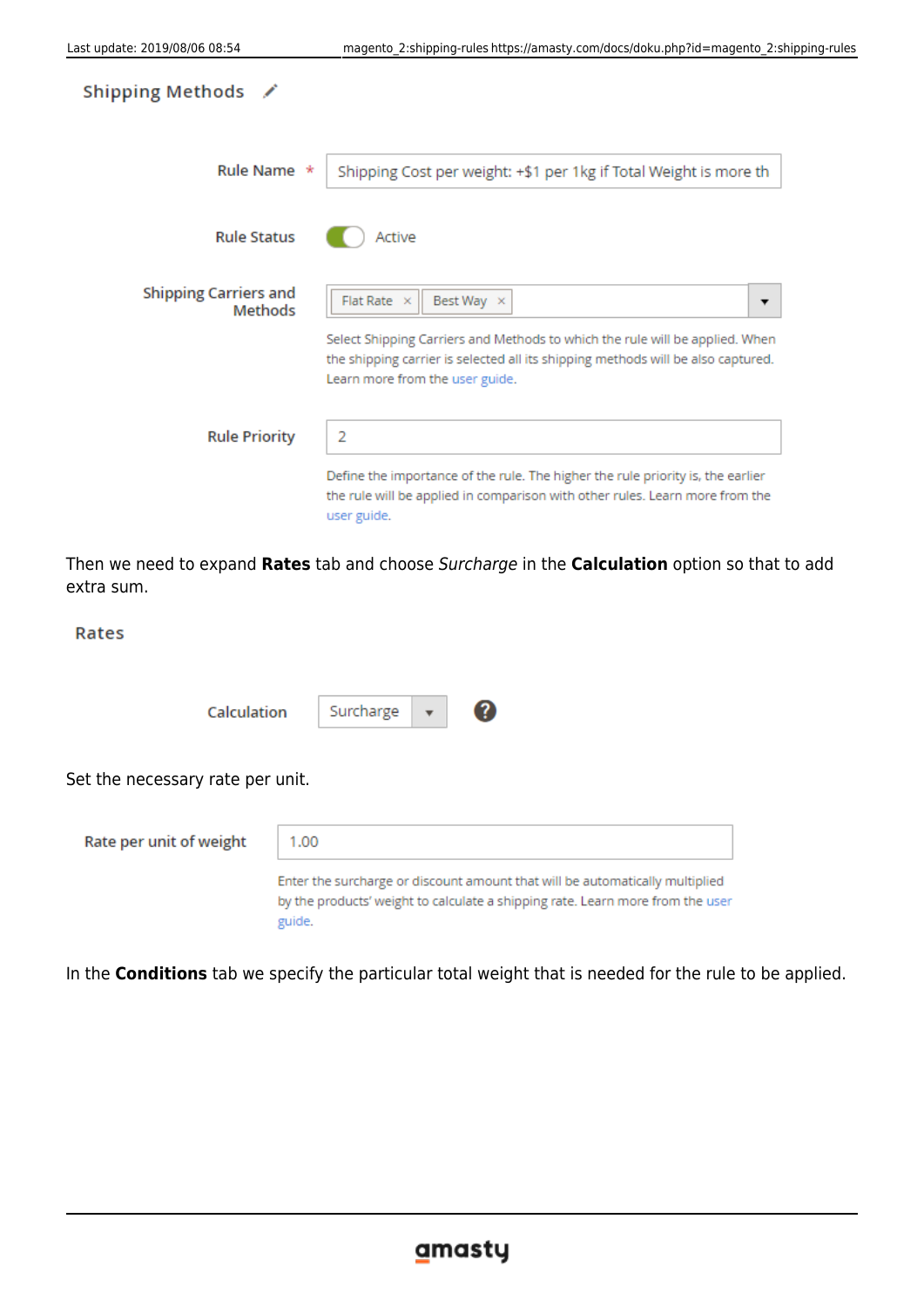#### **Conditions**

#### Apply the rule only if the following conditions are met (leave blank for all products).

If ALL of these conditions are TRUE:

|             | Total Weight greater than 4 @ |  |
|-------------|-------------------------------|--|
| $\bigoplus$ |                               |  |

Check our user guide to set the conditions properly. Also, this post in our blog will help you to avoid common mistakes.

#### **Backorders**

Apply the rule to

| All orders |  |  |
|------------|--|--|
|------------|--|--|

## **Example #2**

In this case the rule will provide wholesale customer group with a 10% discount per each product.

We configure the general setting of the rule.

## Shipping Methods /

| Rule Name *                             | 10% discount per product for wholesales                                                                                                                                                                                   |
|-----------------------------------------|---------------------------------------------------------------------------------------------------------------------------------------------------------------------------------------------------------------------------|
| <b>Rule Status</b>                      | Active                                                                                                                                                                                                                    |
| <b>Shipping Carriers and</b><br>Methods | $Flat Rate \times$<br>Select Shipping Carriers and Methods to which the rule will be applied.<br>When the shipping carrier is selected all its shipping methods will be<br>also captured. Learn more from the user guide. |
| <b>Rule Priority</b>                    | 4<br>Define the importance of the rule. The higher the rule priority is, the<br>earlier the rule will be applied in comparison with other rules. Learn<br>more from the user guide.                                       |

In the **Rates** tab we need to specify **Percentage per Product**. It is also possible to set maximum value for which the original rate can be changed.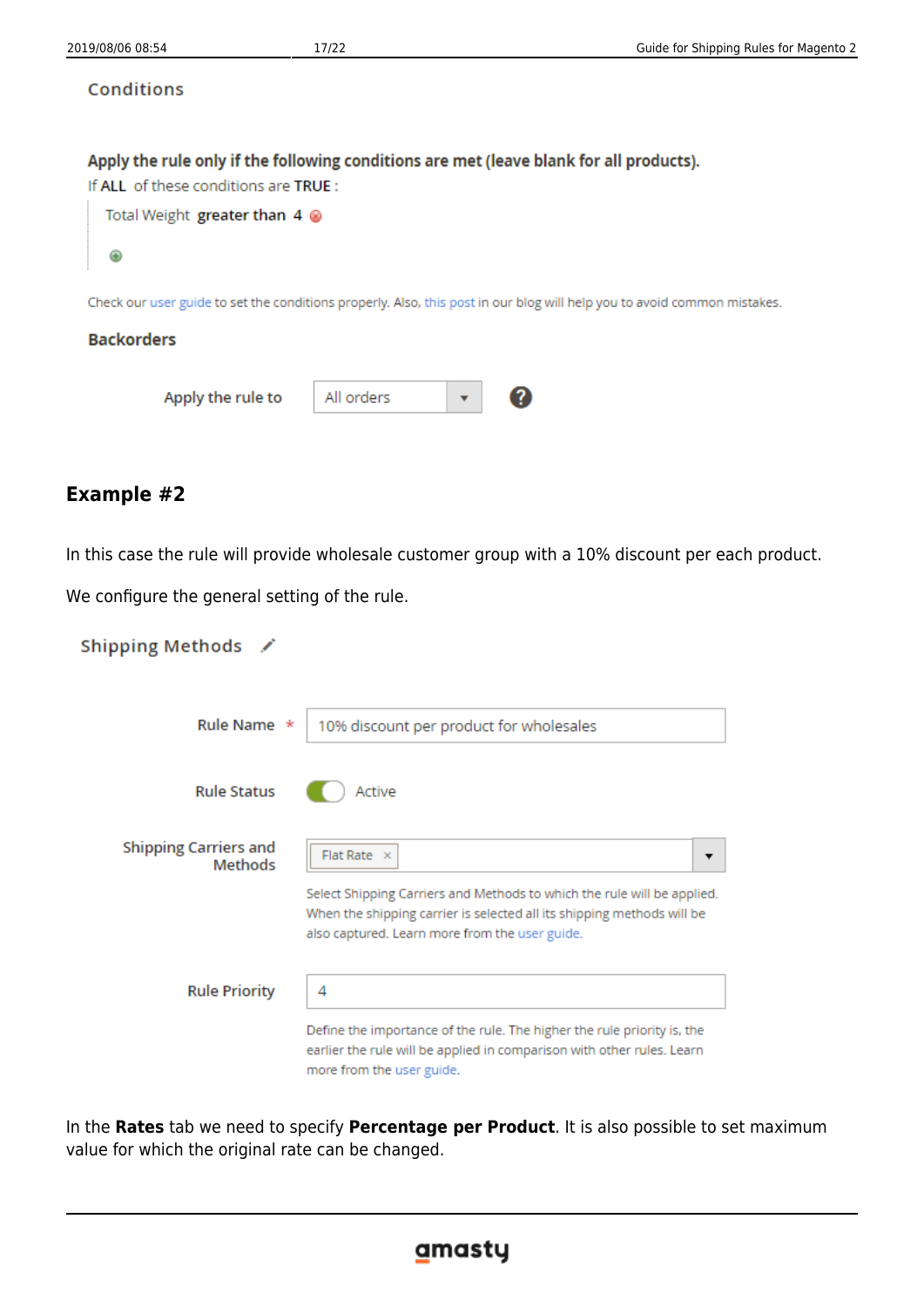**Stores & Customer Groups** 

| Percentage per Product | 10.00                                                                                                                                                                                           |
|------------------------|-------------------------------------------------------------------------------------------------------------------------------------------------------------------------------------------------|
|                        | Determine the rate as a percentage of the original cost of products in<br>the cart (the costs are taken without any discounts that might have<br>been applied). Learn more from the user guide. |
| <b>Rate Change</b>     | min. 0.00                                                                                                                                                                                       |
|                        | max. 60.00                                                                                                                                                                                      |
|                        | Set boundary (minimal or maximal) values, for which the original rate<br>can be changed. Learn more from the user guide.                                                                        |

And finally we select a particular customer group to which the rule should be applied.

| <b>Admin Area</b>      | Off                       |
|------------------------|---------------------------|
| <b>Stores</b>          | All Store Views           |
|                        | <b>Main Website</b>       |
|                        | <b>Main Website Store</b> |
|                        | Default Store View        |
|                        |                           |
| <b>Customer Groups</b> | NOT LOGGED IN             |
|                        | General                   |
|                        | Wholesale                 |
|                        | Retailer                  |

Thus, combining all the options and conditions, we can create all necessary rules to achieve our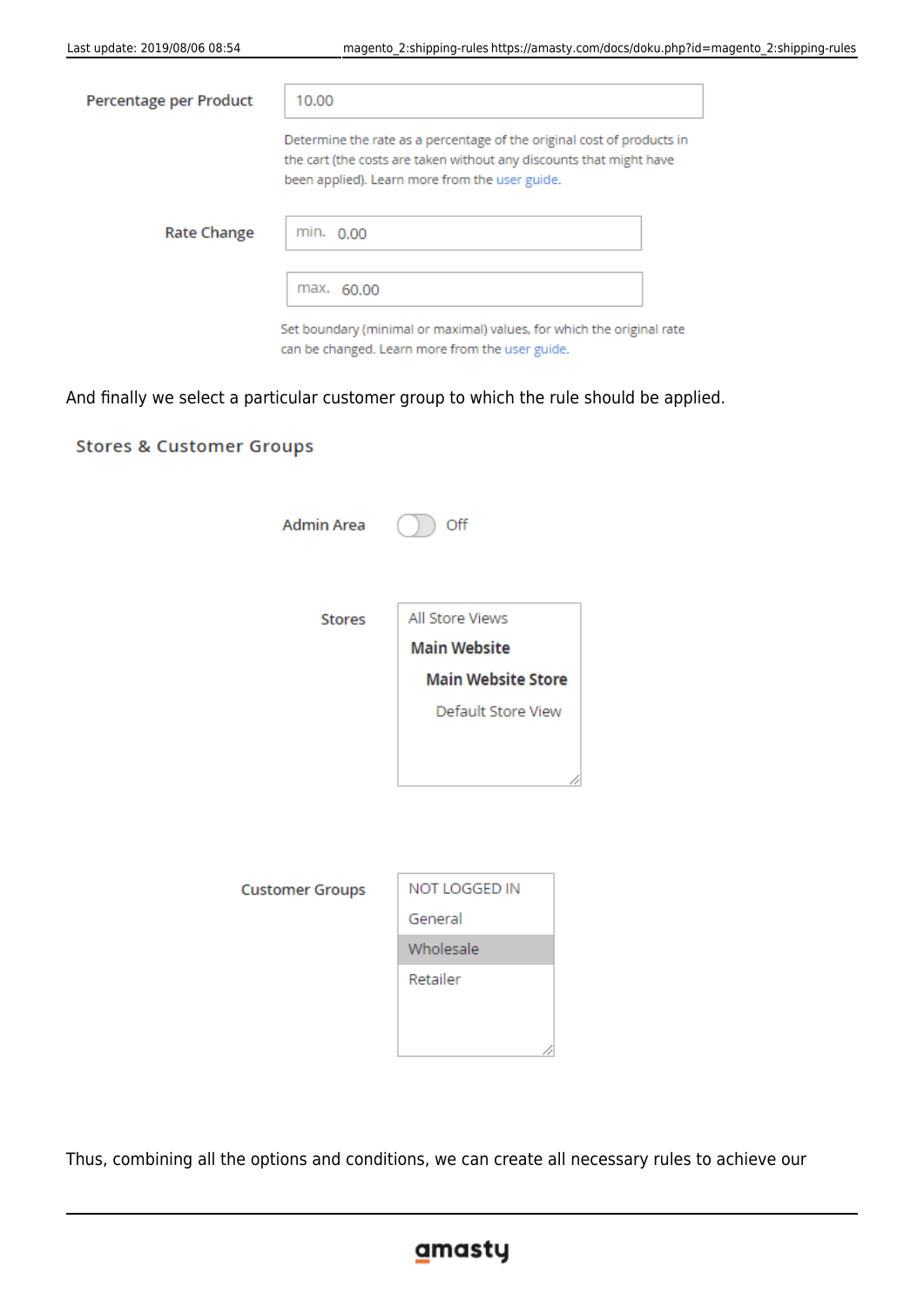business goals.

# **Troubleshooting checklist**

Please review the information below to figure out why the rule you've set up doesn't work or works incorrectly.

# **Check if conditions are specified correctly**

One of the most common reasons, that shipping rules either don't work properly or don't work at all, is incorrectly set conditions.

Apply the rule only if the following conditions are met (leave blank for all products).

The problem may arise because Magento will search for a product with the specified single SKU (in our example the SKU is "23rf,29rt,300ds") in the cart, not any of the products with the SKUs from the list: 23rf, 29rt or 300ds. If you've meant the second requirement (one of the products from the list), you should configure the rule in the way presented below.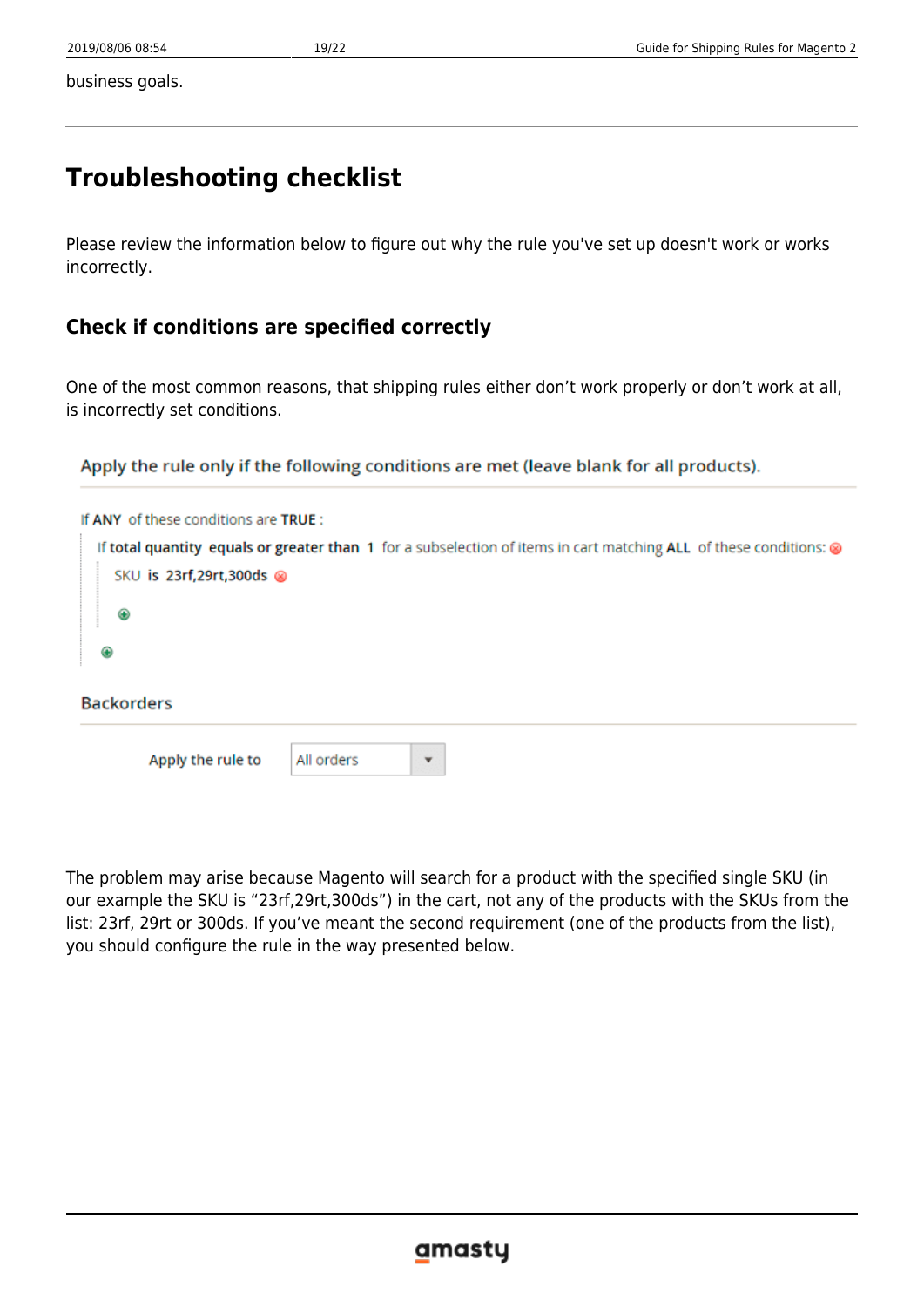## Apply the rule only if the following conditions are met (leave blank for all products).

| If ANY of these conditions are TRUE:                                                                               |
|--------------------------------------------------------------------------------------------------------------------|
| If total quantity equals or greater than 1 for a subselection of items in cart matching ALL of these conditions: @ |
| SKU is one of 23rf,29rt,300ds @                                                                                    |
| ⊕                                                                                                                  |
| ⊕                                                                                                                  |
| <b>Backorders</b>                                                                                                  |
| All orders<br>Apply the rule to<br>▼                                                                               |

# **Consider the difference: conditions specified on the Products tab and on Conditions tab**

**Conditions** tab defines the cases when the rule should be used.

Apply the rule only if the following conditions are met (leave blank for all products).

| If ANY of these conditions are TRUE : |                                       |                                                                                                                    |
|---------------------------------------|---------------------------------------|--------------------------------------------------------------------------------------------------------------------|
| SKU is one of 23rf,29rt,300ds @       |                                       | If total quantity equals or greater than 3 for a subselection of items in cart matching ALL of these conditions: @ |
| ◉                                     |                                       |                                                                                                                    |
| ⊕                                     |                                       |                                                                                                                    |
| <b>Backorders</b>                     |                                       |                                                                                                                    |
| Apply the rule to                     | All orders<br>$\overline{\mathbf{v}}$ |                                                                                                                    |

**Products** tab specifies the products to which the rules should be applied.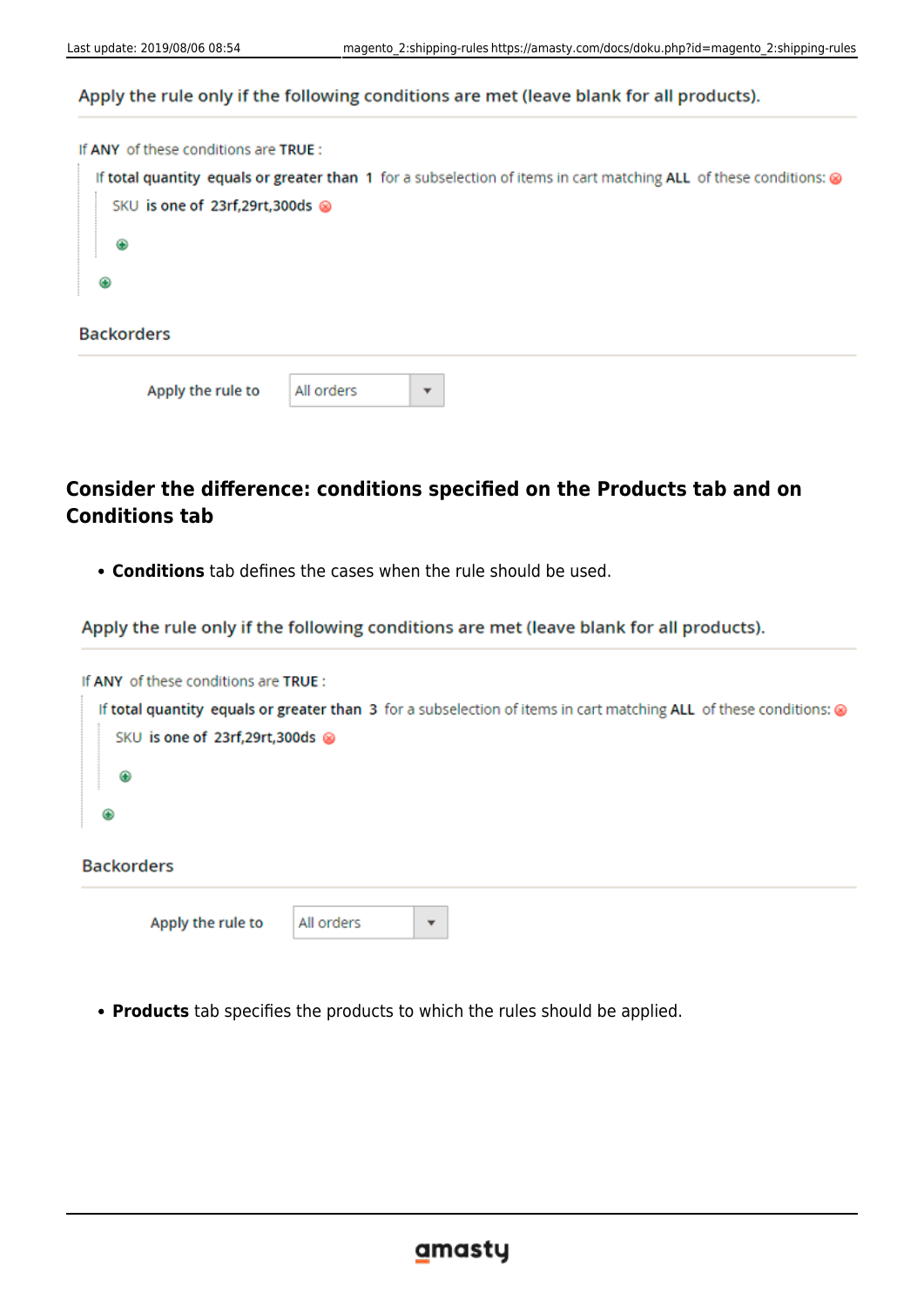## **Products**

Apply the rule only if the following conditions are met (leave blank for all products). If ALL of these conditions are TRUE:

```
SKU is one of 23rf,29rt,300ds @
Θ
```
Now let's check how the rule presented above works: when the cart contains 3 or more products with SKUs 23rf, 29rt or 300ds, the shipping rates will be replaced with \$0 only for products with the mentioned SKUs. Shipping rates of products with other SKUs in the cart won't be changed when the rule activates.

## **Check if there are no other activated rules that are not needed**

To avoid undesirable results, make sure there are no active rules that shouldn't be applied. Let's check the situation: you have several shipping rules and all of them are set as active. Rule 1 has the highest priority, Rule 2 has lower priority and Rule 3 has the lowest one. That's how it will work when the cart contents meet all active shipping rules conditions:

- Rule 1 will be applied first. It is set to replace a shipping rate of any one item in the cart with \$0.50.
- Rule 2 will be applied the second. It replaces the cost of shipping for the whole order with \$15.
- Rule 3 will be applied the last. This rule sets free shipping for all items in the cart. This means, that shipping rate for the whole order will constitute \$0.

Use **Conditions** tab to restrict the cases of the rule application.

Find out how to install the Shipping Rules for Magento 2 via [Composer.](https://amasty.com/docs/doku.php?id=magento_2:composer_user_guide)

Rate the user guide

**★★★★★** from 1 votes [\(Details\)](#rateanker_9292325d494061e2dd67.32222817)  $\circ \circ \circ \circ$  Rate \*\*\*\*\* 0 visitor votes \*\*\*\*\* 0 visitor votes \*\*\*\*\* 0 visitor votes \*\*\*\*\* 0 visitor votes \*\*\*\*\* 1 visitor votes